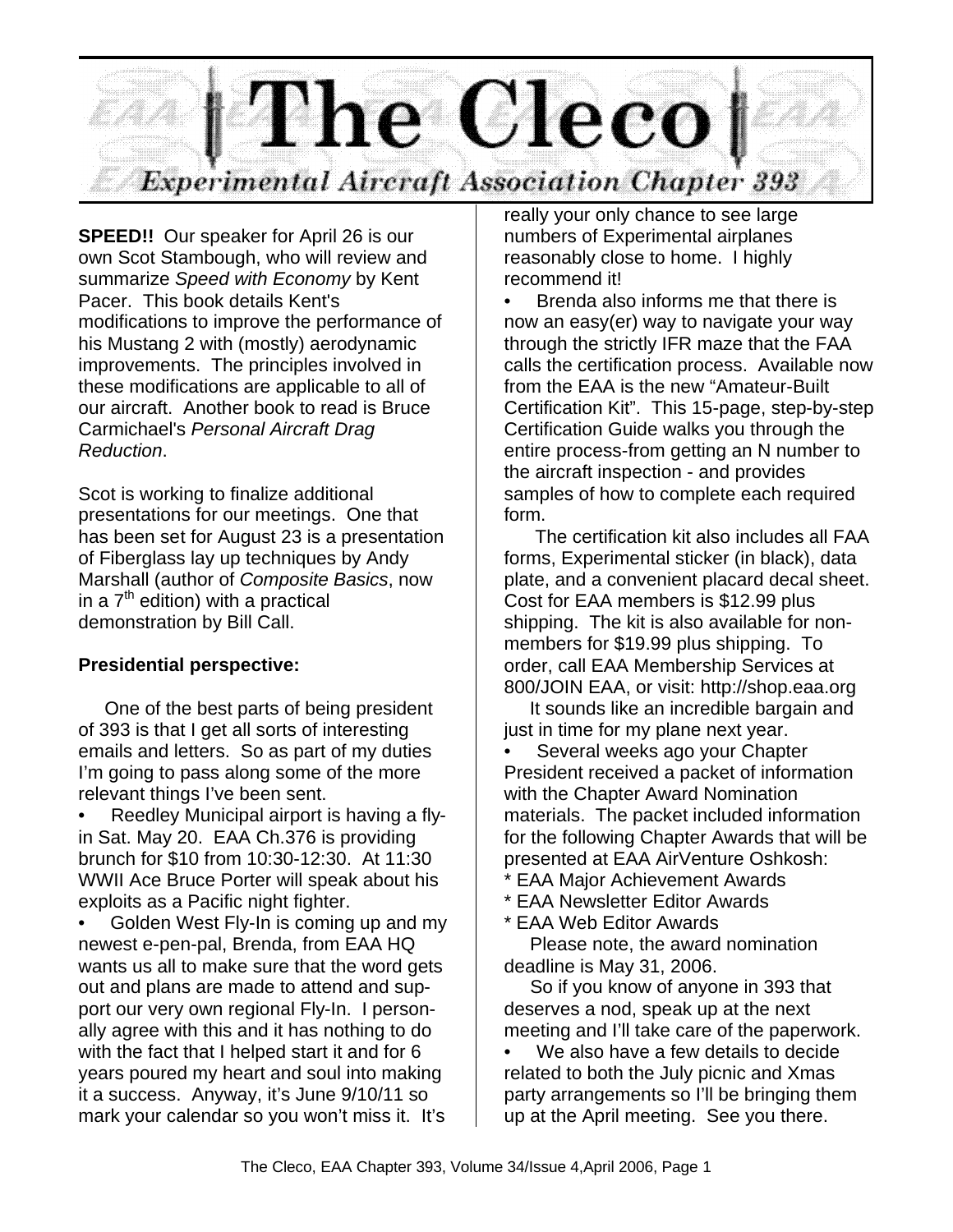#### **EAA 393 General Meeting** March 22, 2006

President Ken McKenzie welcomed members and guests.

There was discussion of the Airport development plans for 9 acres surrounding and including the MDPA clubhouse. The two leading contenders seem to be: 1) a firm from Denver that proposes to build 3 to 4 big hangars and several smaller ones, sell them and then move on; 2) a local group which proposes a similar development, but with some hangars rented out rather than sold, and a much longer development time (3 - 5 years). Both developers would provide meeting facilities for airport groups, e.g., MDPA, EAA, NRI, and the other clubs. It is rumored that Keith Freitas, the airport manager has done a careful review and favors the Denver group's proposal. Aviators are encouraged to visit the Airport Managers office at 550 Sally Ride Drive and learn for themselves about these proposals.

A Central Sierra Helicopter Meet (experimental helicopters) was announced, to take place at Pine Mountain Lake on May 5-7

http://www.avweb.com/events/11414.html Camping will be available (not on the airport).

Pat Peters announced that Collings Foundation would be at CCR on May 22-24 with a B-17, B-24, and B-25. They will need help.

Pat introduced his guest Greg Holbrook, the new owner of Pacific States Aviation. He is replacing Maureen Bell, who will remain associated with PSA. He says that PSA will continue to help EAA 393 with Young Eagle flights.

Harvard Holmes suggested Watsonville as the next fly out destination. [The weather did not cooperate and there was no fly out.] **Our speaker was Bruce Seguine** who has an experimental Swift that he rebuilt from scratch, gaining the experimental designation. He has accumulated a great deal of experience with metalworking and has become an expert at metal work - using the English wheel, the hammer mill and welding and annealing.

Bruce introduced his topic by reviewing safety procedures to be used when metalworking. He noted that freshly cut sheet metal has very sharp edges and he recommends smoothing the edges with a belt sander or other tool immediately after cutting the material. The use of gloves, goggles and hearing protection is also essential.



#### [Photo by Louis Goodell] He reviewed the materials commonly used to make airplane parts, and noted that his freehand forming is not appropriate for structural parts without a stress analysis. He does not "do" spinners, for example. His favorite aluminum alloy is probably 6061-T1. You can anneal it, work it, and then leave it alone for 3 months and it will age harden. Tonight's demonstrations will use 2024-T3, which is somewhat harder - annealing the material helps work it. Alloys with a T designation can be heat treated for hardness. He knows of a place in Freemont that will heat treat alloys for you.

Bruce noted that working aluminum is a combination of stretching and shrinking the material. To make a hemisphere, for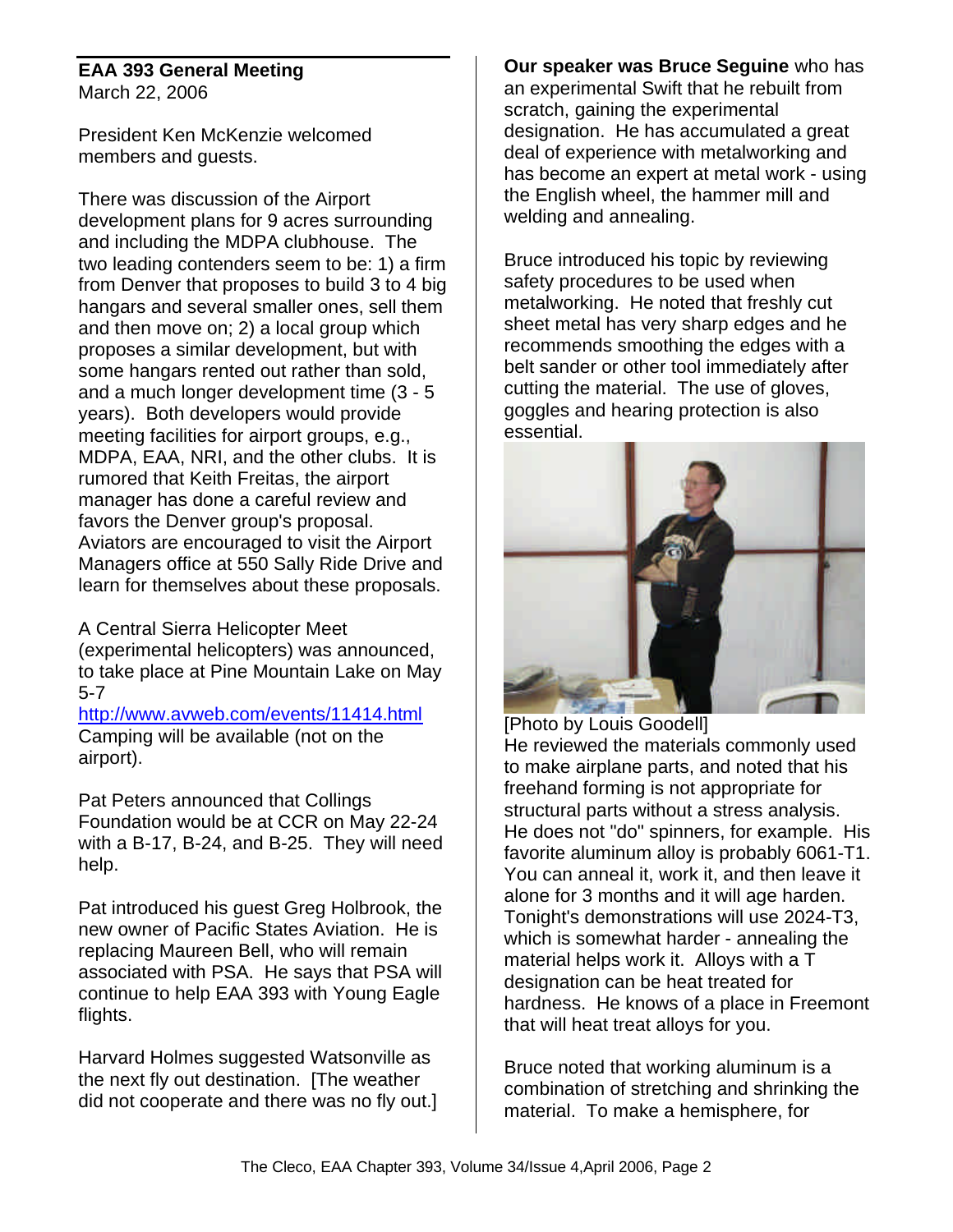example, requires expansion in about 30% of the material, and shrinkage in about 70%. To shrink the material, a V is put in it, and the material is then hammered flat. The trick is to flatten one part of the V while letting the rest of the V hold the material together. As the material is flattened, it will flow and become thicker where it is being shrunk.

Often you will make a part in more than one piece and weld the pieces together. The more careful you are with fitting, the easier the welding goes. He uses gas welding for Aluminum, rather than TIG welding.

Answering a question about annealing, Bruce noted that when you work with the hammer you will have to anneal the work often; using the English wheel, annealing is not required so often. E.g., a cowl piece may need to be annealed 2 to 3 times if it needs a lot of work. When you work the metal, you will develop a sense of when the metal has work hardened and you need to anneal it again. Often you will work a piece up to a certain point and feel it get hard to move; then anneal it and find that now it is easy to continue moving the metal.

Asked about annealing in an oven or with a torch, Bruce allowed as how an oven would be really nice, but not always practical. Bruce demonstrated annealing a piece of aluminum. First, he adjusted the torch to have a bit of soot in the flame; then he coated the piece with the soot. Then he readjusted the torch and went over the piece until the soot was burned off.

For welding 6061, Bruce noted that the sodium in the alloy produced an intense orange color. Your welding glasses needed to strongly filter this sodium "line" to make the aluminum more visible while welding it. He recommended good glasses or you will have difficulty seeing the aluminum while you weld it. While welding aluminum, the material gets very soft, so the torch needs to be set to a very low pressure.

**Demonstrations**



[Photo by Louis Goodell] Bruce demonstrated shaping metal with a plastic hammer, and then with the English wheel and the air hammer. Then the members were invited to try out these tools.



### **Break**

Scot Stambaugh took the opportunity to get feedback from the group on a number of ideas for talks. The leaders on this list were:

- Vimy Build Process (John LaNue)
- Aircraft Wiring Basics (Scot S.)
- Flight Testing (Scot S.)
- Painting (?)
- Riveting (Bruce S./Scot S.)
- FAA Certification (FSDO DAR ?)
- Aircraft rigging (Rick Lambert)
- *Speed with Economy* by Kent Pacer (review by Scot S.)
- Aluminum welding (Bruce S.)
- Auto Engines (?)
- Fiberglass Lay-up (Bill Call/Andy Marshall)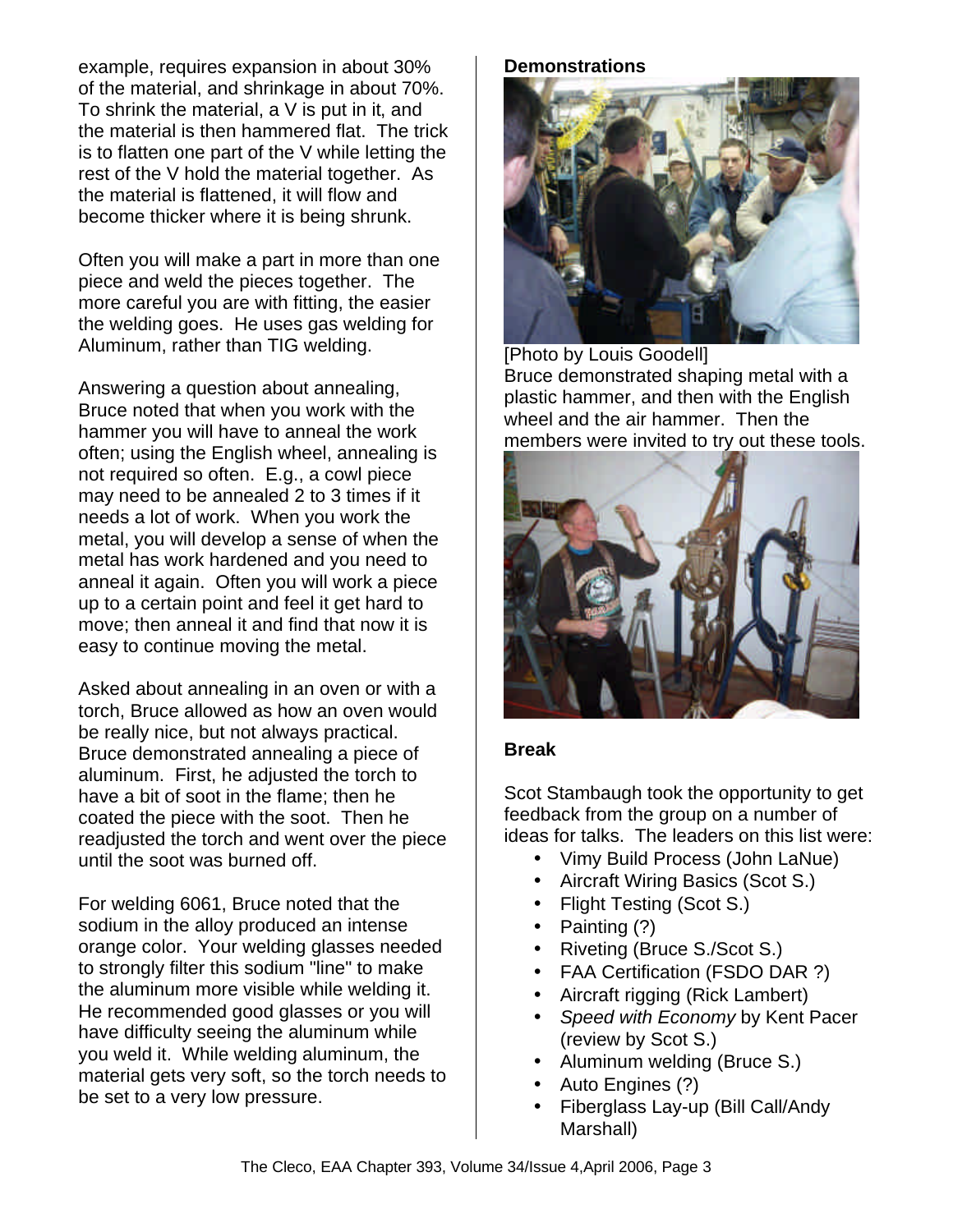• Keeping your medical (local doctor ?) Scot is working on lining up these talks.

After the break we did more demonstrations rather than introductions.

#### **Buchanan Master Plan Meeting**

March 22, 2006 7 PM; Crowne Plaza Hotel

Buchanan Field is in the midst of updating its master plan. An updated Master Plan is an FAA requirement to obtain airport improvement funds. We are now in the middle of this master planning process, conducted by The Barnard Dunkelberg & Company Team.

http://www.buchananfieldbyronairports.org/ccrMPupdates/ccrMasterPl anUpdates.htm

Dick Sperling attended this meeting and had the following comments:

This was the startup meeting for the Airport Noise Study and not a lot went on. The meeting was lightly attended, about 1/3 of the room. The team showed the noise footprint of the airport, areas where there were different noise decibels. After economic and environmental impact studies they could develop noise abatement procedures, but they are reluctant to do that -- they have no plans to change things.

There was a question and answer period where 20 to 25 people got up and complained about the noise. Dick noted that jets departing on 19R often turn right to depart to the NW, causing noise over his house and DV college. There were no complaints about light aircraft; a few complaints about helicopters.

#### **EAA 393 Board Meeting**

April 6, 2006 Attending: Ken McKenzie, Scot Stambaugh, Louis Goodell, Harvard Holmes

The Chapter received a request for a paid advertisement in the Cleco from Barnstormers http://www.barnstormers.com/ There was strong agreement that we would like to carry ads, and that we could use the money to support speakers. This could cover gas, hotel or meals, as needed. There was discussion of the rates that we should charge, with consideration of our costs, what the market would bear, and how our rates would compare with MDPA, e.g. It was noted that MDPA has half page ads from Sterling and PSA in their newsletter.

By the end of the discussion, the board agreed on a price of \$60 per year (12 issues) for a business card size ad (1/8 th page), \$200 for a  $\frac{1}{2}$  page ad, and \$350 for a full-page ad. Members would receive a 50% discount on the business card size ad (to \$30).

Topics for articles for the Cleco were discussed; Rick Lambert and Bruce Seguine were mentioned as sources of knowledge. We need to find someone to interview them.

We need to start planning for the July 15 picnic. We need to ask the members where they want the picnic at the next general meeting.

Harvard Holmes was delegated to contact Sunrise Bistro Catering to see if we could confirm them for the holiday party on December 9. [Sunrise was contacted and they have raised their prices and declined a sit-down dinner for December 9 due to lack of servers. They offered a buffet or a meal's worth of hors d'oeuvres. The buffet or hors d'oeuvres would cost as much or more as last years sit-down dinner. Decision time! See http://www.sunrisebistrocatering.com/ Last years approximate budget (per person): Catering (default prices =  $$22.00$  plus tax + 18% gratuity) subtract desert, wine & required gratuity NET Catering \$19.00/pp place settings & dessert plates \$ 3.40

tax (on \$22.40) \$ 1.96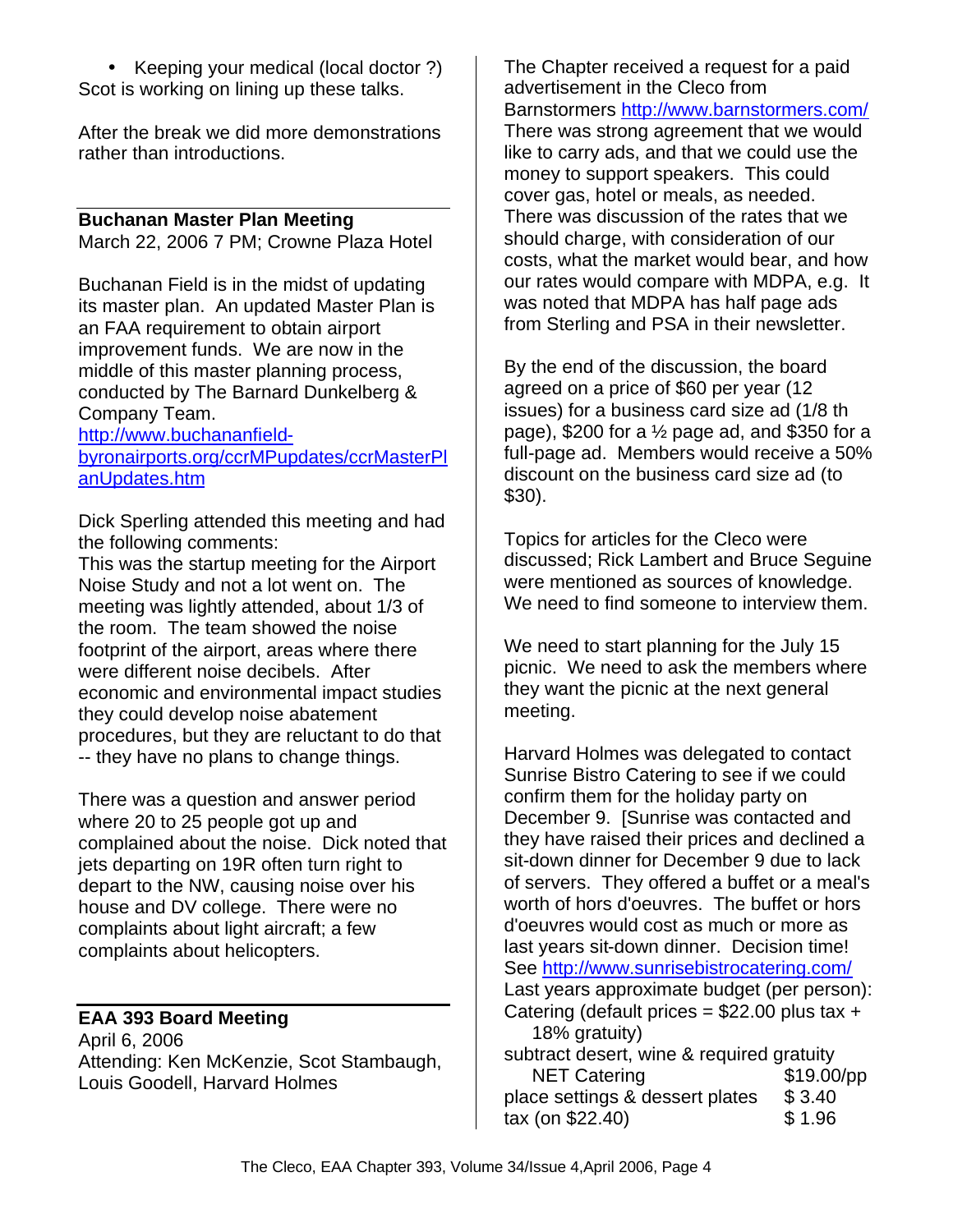MDPA (assumes min 50 people) \$ 2.00 gratuity (17.9% of \$22.40) \$ 4.00 TOTAL \$30.36/pp With 61 people, our MDPA costs per person were slightly less so we came out almost exactly even with our ticket price of \$30. In the past the Board has been willing to subsidize costs up to \$3 to \$5 per person from the dues payments. -HH]

**Treasurer's Report** as of Mar. 7, 2006 Savings: \$ 2620.04 Checking: \$ 1712.72

### **EAA 393 Senior Fly Outs**

March 21, 2006 Petaluma The Seniors, those who don't work (as much as they used to), have impromptu fly outs on their own schedule. Bob Belshe took Fred Egli, and Scot Stambaugh took Harvard Holmes up to Petaluma.



Scot Stambaugh took Harvard in his F1Rocket



Looking over Scot's Rocket.



Bob Belshe and Fred Egli returning.

# **April 6, 2006 Half Moon Bay**



Fred & Vi Egli, Ron Robinson, Harvard Holmes & Nat Kingsley, and Bob Belshe.

## **EAA 393 Fly Out**

There was no fly out this month due to the rain, rain, rain…

## **The Radar Screen**

**EAA B-17** The EAA's B-17 will be at Hayward May 5-7. http://www.b17.org/tour/

**Hayward Air Race** May 18-20, 2006; Hayward to Laughlin, NV http://www.hwdairrace.org/

## **Collings Foundation**

Pat Peters previously announced that the Collings Foundation

http://www.collingsfoundation.org/menu.htm would be coming to CCR, at Pacific States Aviation, on May 22 to  $24^{\text{th}}$ .

**Buchanan Master Plan Meeting** June 15, 2006 7 PM; Crowne Plaza Hotel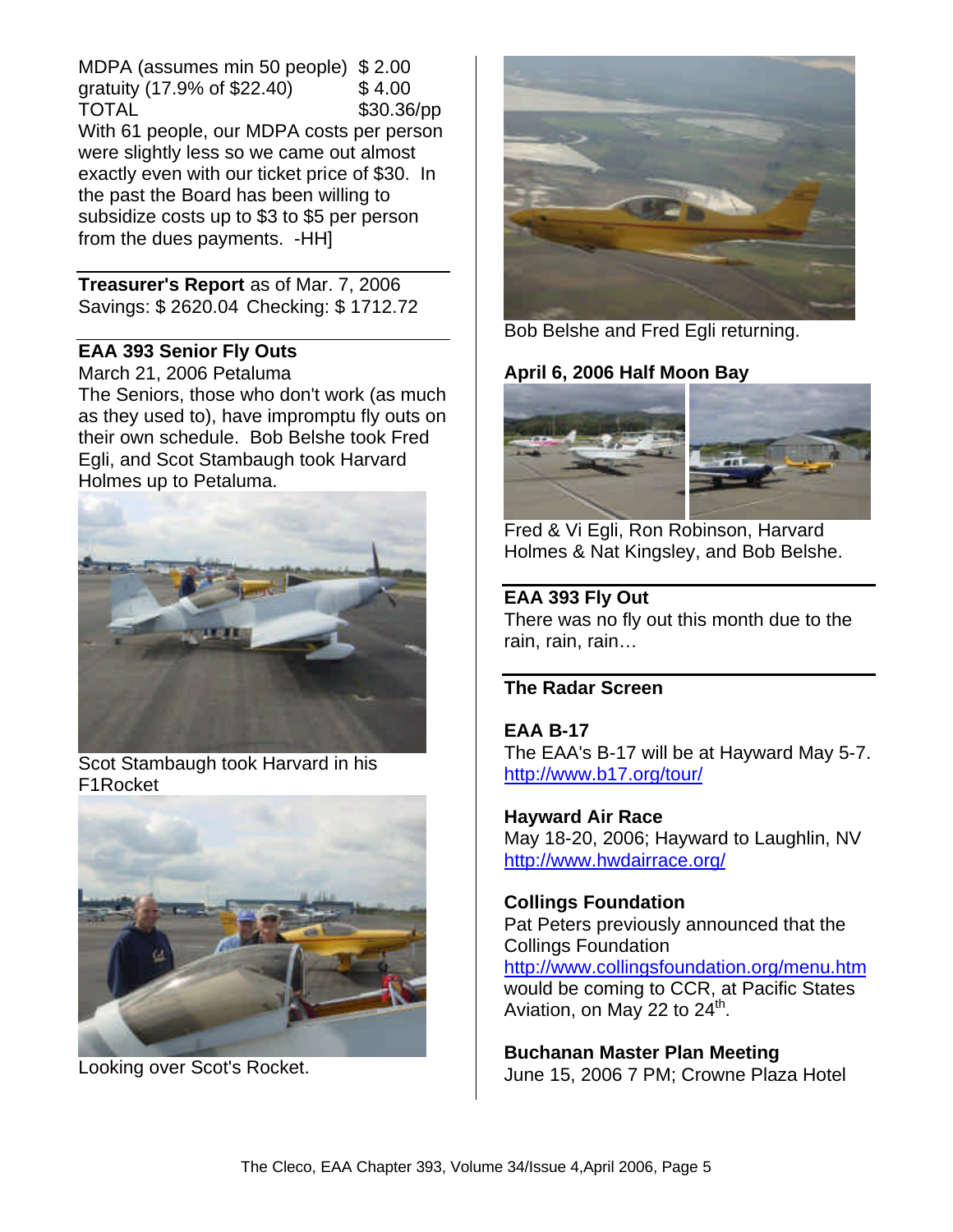# **GlaStar Wing/Tail Moving Day!** by Ken McKenzie



(wing jig & wing w/computers) March 25, 2006. Moving day. My friends at the Napa chapter had graciously agreed to continue to store my recently acquired, partially assembled wing-jig/ wing/tail kit since October when I made the decision to buy my way to a head start on the GlaStar. For 5 months my new parts had been living rent-free in the stub end of a "T" hangar row at Napa airport. However the storage facility was now being vacated and so I had made arrangements to receive the parts, delivered, at my home in Lafayette. As part of the deal I had made, the Chapter, from whom I had purchased the parts, agreed to deliver them to Lafayette using the same movers (chapter volunteers) that had initially relocated them from Vacaville where the former builder had performed the initial construction.

The day dawned with rain as was the case on almost every other day of the month so far. However, I drove to Napa airport anyway on the off chance that they didn't want to postpone the move to a dry day. It stopped raining long enough for the drive up.



(Horiz.stab.& elev.& rudder)

When I arrived there were several members of the local computer club moving aging computers out of the building that had been blocking the airplane parts. Computer people have little appreciation for the delicate nature of aluminum airplane parts. I had to rescue the horizontal stabilizer from potential damage after one fellow bumped it with a foot as he walked by. After that initial "Ka-Boom" I made sure that they didn't have any additional opportunities to do any further damage.



(truck & trailer)

Once the computer parts had been relocated it was time to move the wing jig. The trailer that had been used was normally used to house a drag racing "funny car". As if on cue the truck with a large enclosed trailer arrived and backed into position. The fellow who drove up then opened the back/ramp and proceeded to start the car. After much cranking and a starting cycle reminiscent of a large radial (1 cyl. fires then 2, then 3 then 4...) finally when 7 or 8 cylinders were running he backed out. Dragsters are not at their best on wet pavement (20" wide smooth tires), but he did his best to slip and slide it over to one of the jet hangars that had been offered as temporary storage (cars designed to travel at 150+mph do not do well at taxi speeds).



(loading horiz.stab.)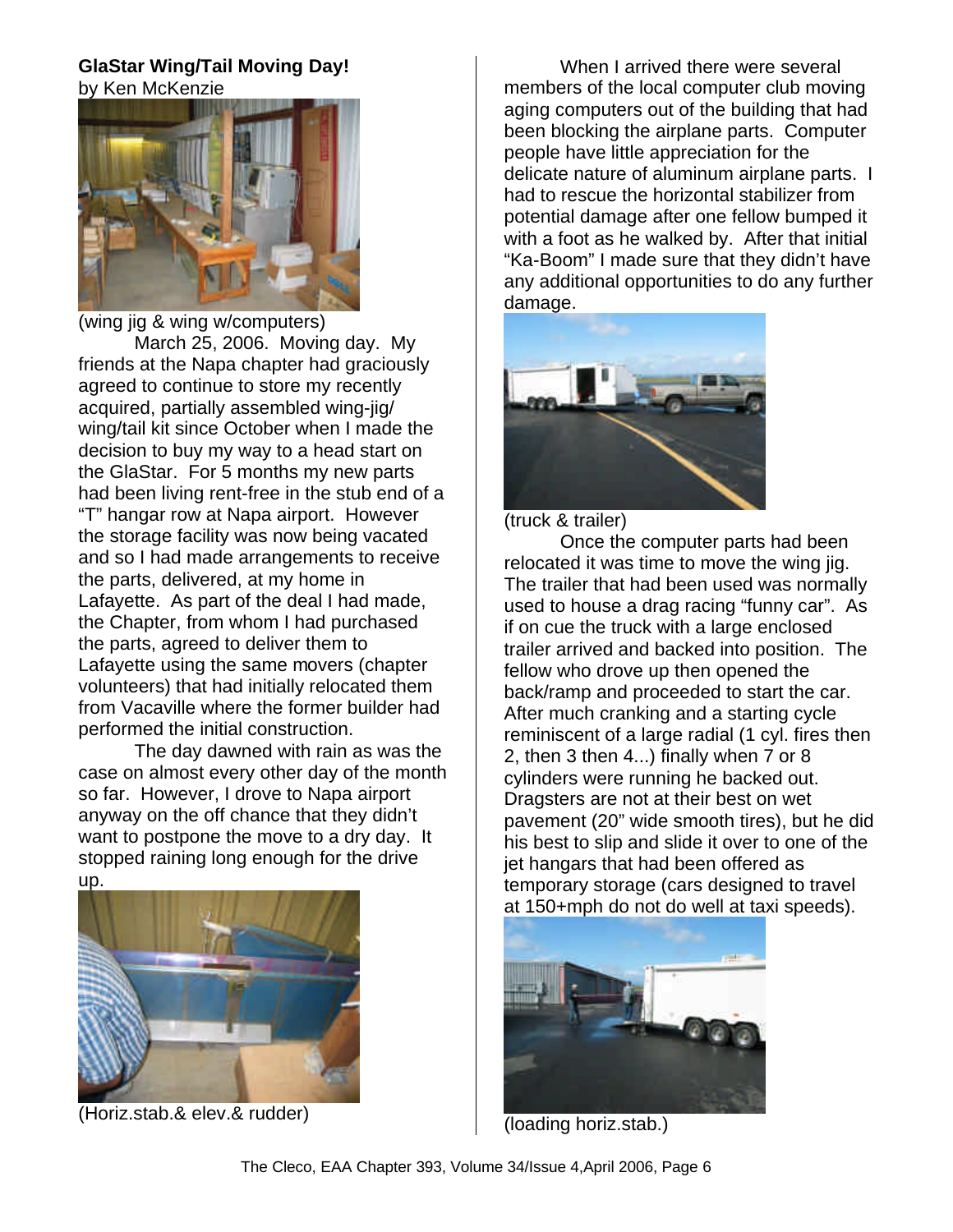With 6 of us carrying the jig we slowly moved it into the trailer. At one point there was something less than 1/4" of clearance between the leading edge and the top of the rear doorway. Also the last 3' of the trailer is sloped to meet the tailgate/ramp and consequently meant that the meticulously leveled jig was suspended in the air for the last 3'.



(close up of back of trailer)

Using some makeshift cardboard padding all the rest of the assembled parts and the box of yet-to-be-assembled parts were loaded and secured and we set off for their new home in Lafayette.



(close up of front inside of trailer) The trip to Lafayette was uneventful except to note that even though we scrupulously adhered to the 55 mph trailer towing speed limit there were actually some cars we had to pass as they were actually going 5-10 mph slower! Unbelievable!

We arrived at my house to find volunteers ready and waiting and the garage ready to serve as a temporary home until such time as I can move the fuselage to it's new temporary home freeing up the needed space in the shop.

393 members Bruce Hobbs, who had come all the way from Reno and a fellow who unfortunately must remain nameless (I've misplaced his card and I told you I was really bad with names) were on hand upon our arrival. Together with the 2 Napa chapter members who drove the truck Linda(wife) 2 friends and 2 club members and I made short work of moving the wing jig and misc parts



(misc parts, painted & paint) and more parts



(unpainted misc parts)

All in all it went very smoothly. We had more than enough help at both ends. The packing of the trailer turned out to be not as critical as I had imagined as nothing was damaged in transit. All I need now is a few weeks of dry weather so I can dig a few trenches, lay some drainage pipe and electrical conduit. Then I bring in the 20' shipping container to hold the fuselage and then we move the wing jig into the shop and start riveting. I can hardly wait.